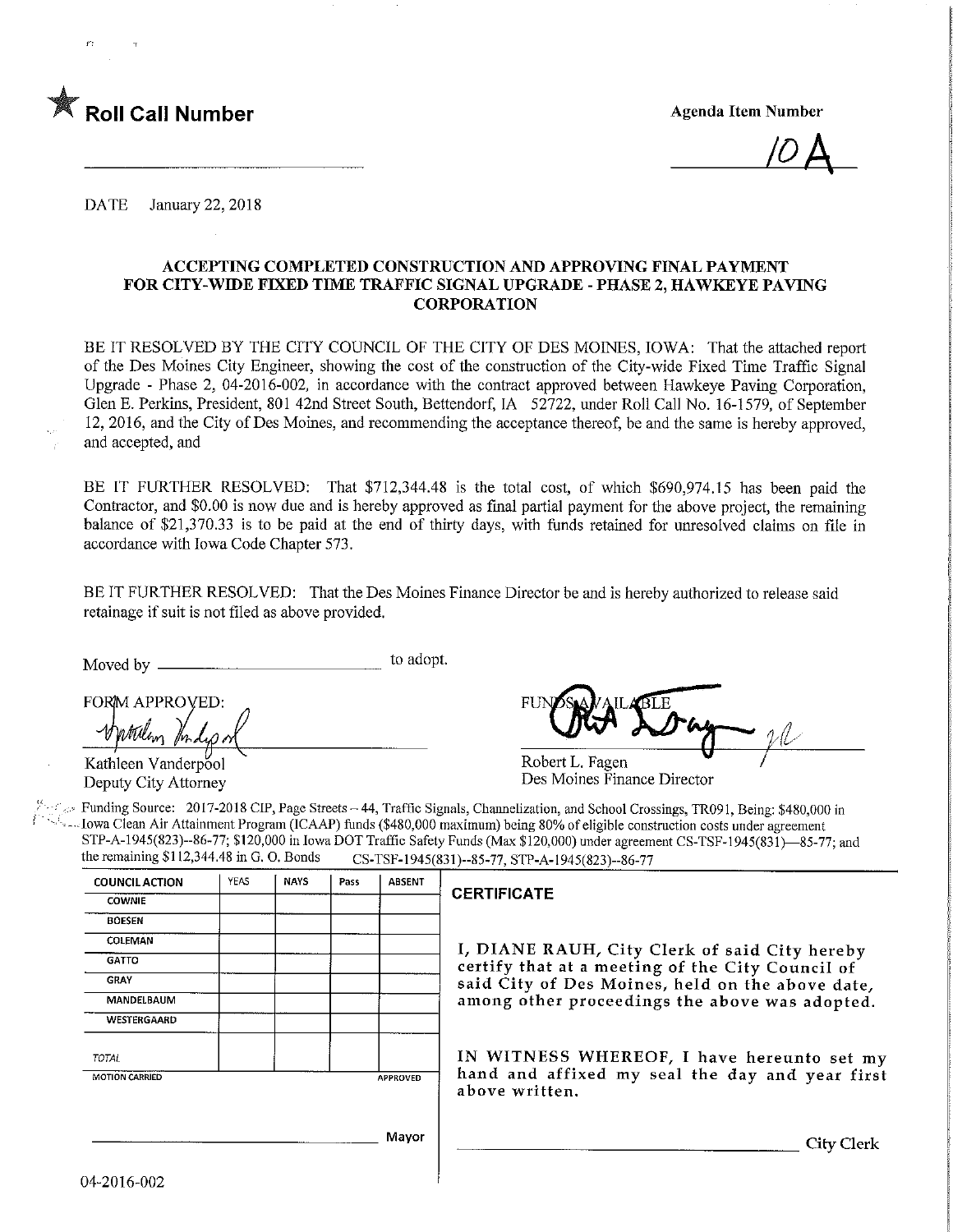

- 1. E. 14th St. and Walker St. 2. E. 14th St. and Grand Ave. 3. E. 14th St. and Walnut St. 4. E. 14th St. and Court Ave. 5. E. 15th St. and Walker St. 6, E. 15th St. and Grand Ave. 7. E. 15th St. and Walnut St. 8. E. 15th St. and Court Ave. 9. 6th Ave. and Holcomb Ave. 10. 6th Ave, and Hickman Rd. 11. 6th Ave. and College Ave. 12. 6th Ave. and Forest Ave. 13. 6th Ave and Universty Ave.
- 14.19th St. and Carpenter Ave.
- 15. 19th St. and Forest Ave.
- 16. 19th St. and Clark St.
- 17. ML King and Carpenter Ave.
- 18. ML King and Forest Ave.
- 19. ML King and Clark St.
- 20. 25th St. and Forest Ave.
- 21 27th St. and Forest Ave.
- 22. 17th St. and Ingersoll Ave.
- 23. 18th St. and Ingersoll Ave.
- 24. 8th St. and Cherry St.
- 25. 9th St. and Cherry St.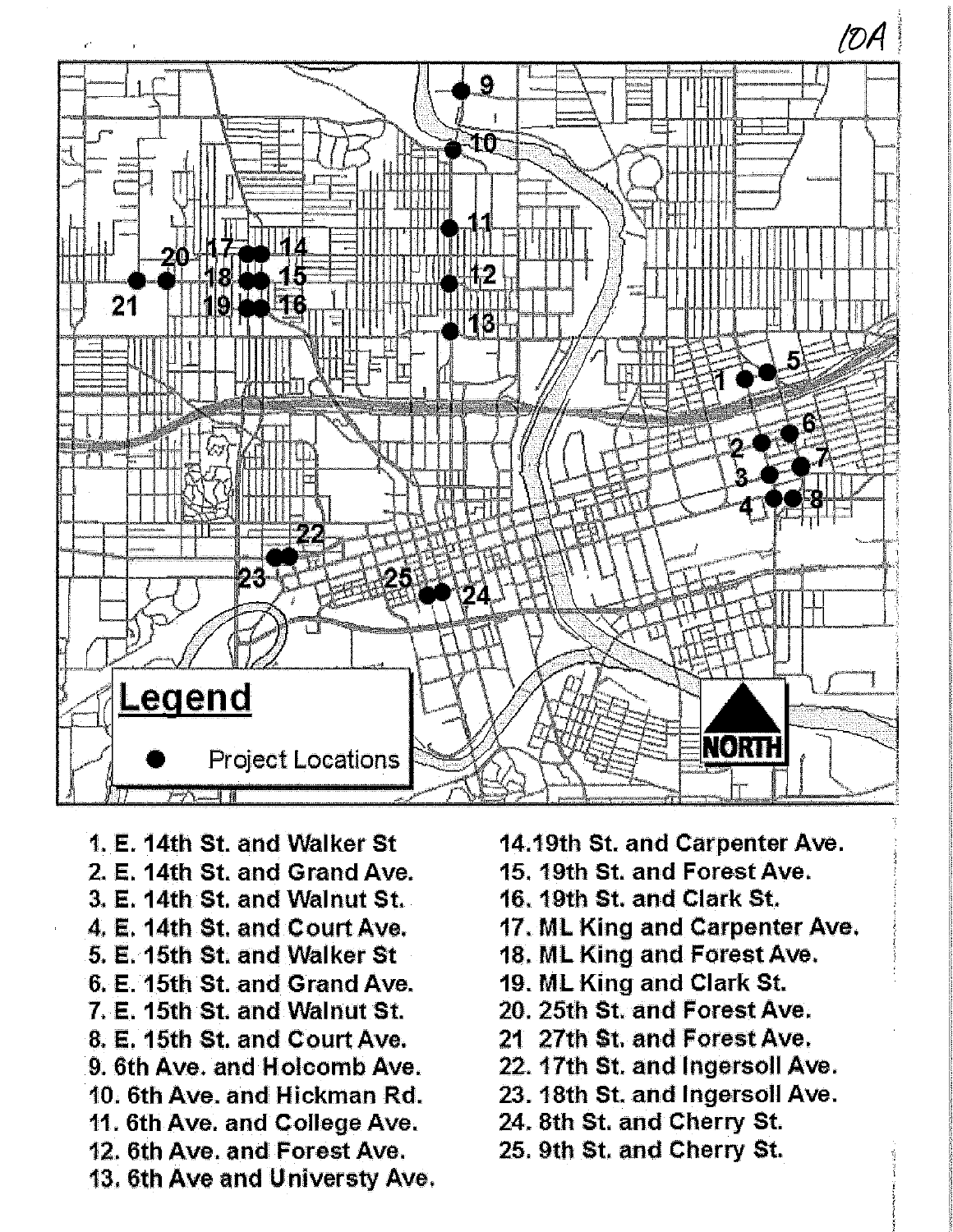V.

 $\bar{1}$ 



# PROJECT SUMMARY

## City-wide Fixed Time Traffic Signal Upgrade - Phase 2

## Activity ID 04-2016-002

On September 12, 2016, under Roll Call No. 16-1579, the Council awarded the contract for the above improvements to Hawkeye Paving Corporation, in the amount of \$790,500.50. Tabulated below is a history of project change orders.

| Change<br>Order No. | <b>Initiated By</b> | Description                                                                        | Amount        |
|---------------------|---------------------|------------------------------------------------------------------------------------|---------------|
|                     | City                | 11/8/2017<br>Change order to adjust quantities to agreed upon final<br>quantities. | \$(78,156.02) |
|                     |                     | <b>Original Contract Amount</b>                                                    | \$790,500.50  |
|                     |                     | <b>Total Change Orders</b>                                                         | \$(78,156.02) |
|                     |                     | Percent of Change Orders to Original Contract                                      | $(9.89)\%$    |
|                     |                     | <b>Total Contract Amount</b>                                                       | \$712,344.48  |
|                     |                     |                                                                                    |               |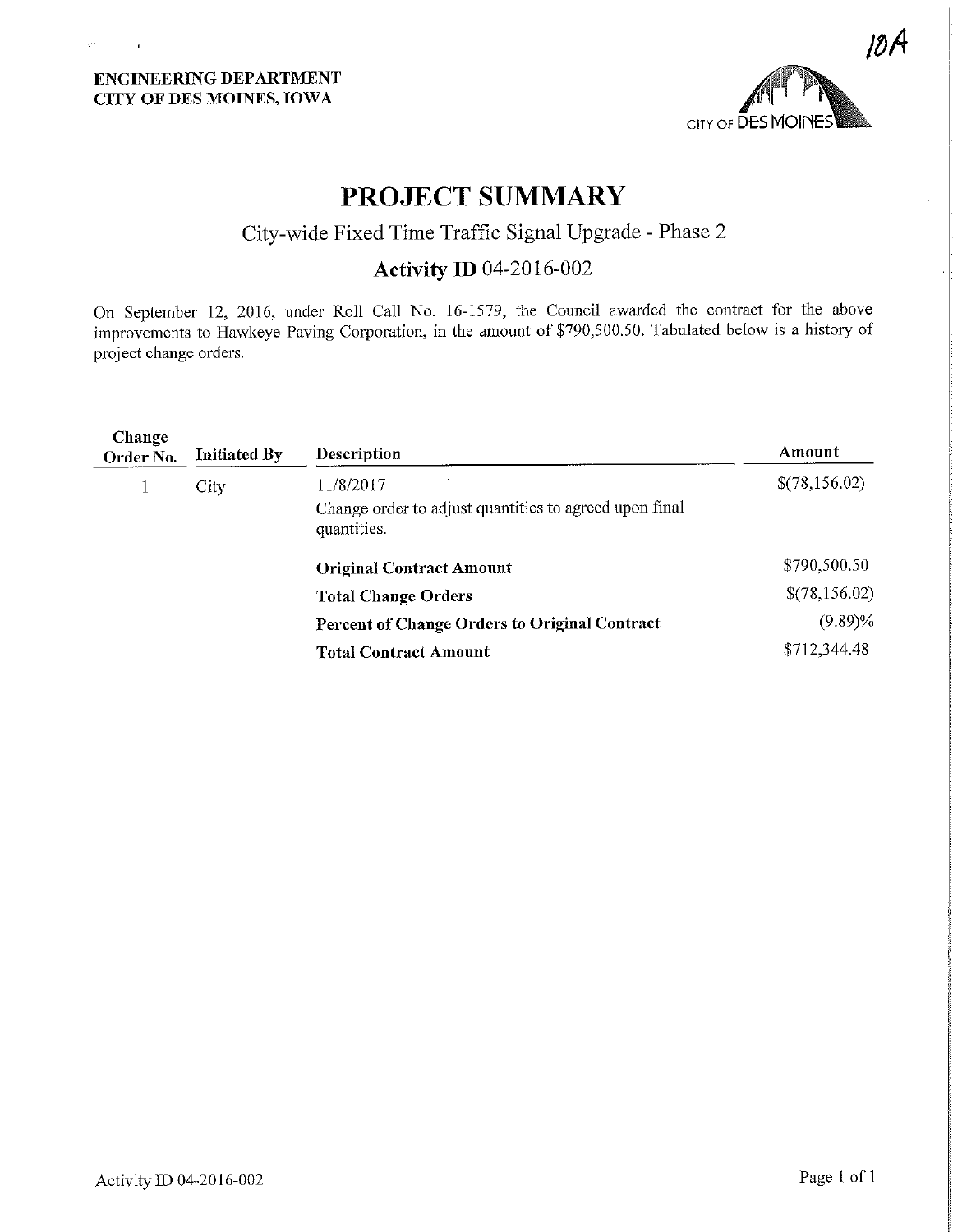January 22, 2018



#### AGENDA HEADING:

Accepting completed construction and approving final payment for the City-wide Fixed Time Traffic Signal Upgrade - Phase 2, Hawkeye Paving Corporation.

#### SYNOPSIS:

Approve the Engineer's Certification of Completion, accept construction of said improvement, and authorize final payment to the contractor.

#### FISCAL IMPACT:

Amount: \$712,344.48 As-Bullt Contract Cost

Funding Source: 2017-2018 CIP, Page Streets - 44, Traffic Signals, Channelization, and School Crossings, TR091, Being: \$480,000 in Iowa Clean Air Attainment Program (ICAAP) funds (\$480,000 maximum) being 80% of eligible construction costs under agreement STP-A-1945(823)-86-77; \$120,000 in Iowa DOT Traffic Safety Funds (Max \$120,000) under agreement CS-TSF-1945(831)—85-77; and the remaining \$112,344.48 in G. 0. Bonds

#### CERTIFICATION OF COMPLETION:

On September 12, 2016, under Roll Call No. 16-1579, the City Council awarded a contract to Hawkeye Paving Corporation, Glen E. Perkins, President, 801 42nd Street South, Bettendorf, JA 52722 for the construction of the following improvement:

City-wide Fixed Time Traffic Signal Upgrade - Phase 2, 04-2016-002

The improvement includes the upgrading of existing signals and installation of detectable warning panels at various locations; all in accordance with the contract documents, including Plan File Nos. 573-001/080, at the following locations within the City of Des Moines, Iowa:

Forest Avenue at 27th Street Forest Avenue at 25th Street M.L. King Jr. Parkway at Clark Street 19th Street at Clark Avenue M.L. King Jr. Parkway at Forest Avenue 19th Street at Forest Avenue M.L King Jr. Parkway at Carpenter Avenue 19th Street at Keosauqua Way Ingersoll Avenue at 18th Street Ingersoll Avenue at 17th Street

Engineeting • T 515.283.4920 • F 515.283.4112 • www.dmgov.org (City Hall • 400 Robert D. Ray Drive • Des Moines • Iowa • 50309-1891

 $\mathbf{1}$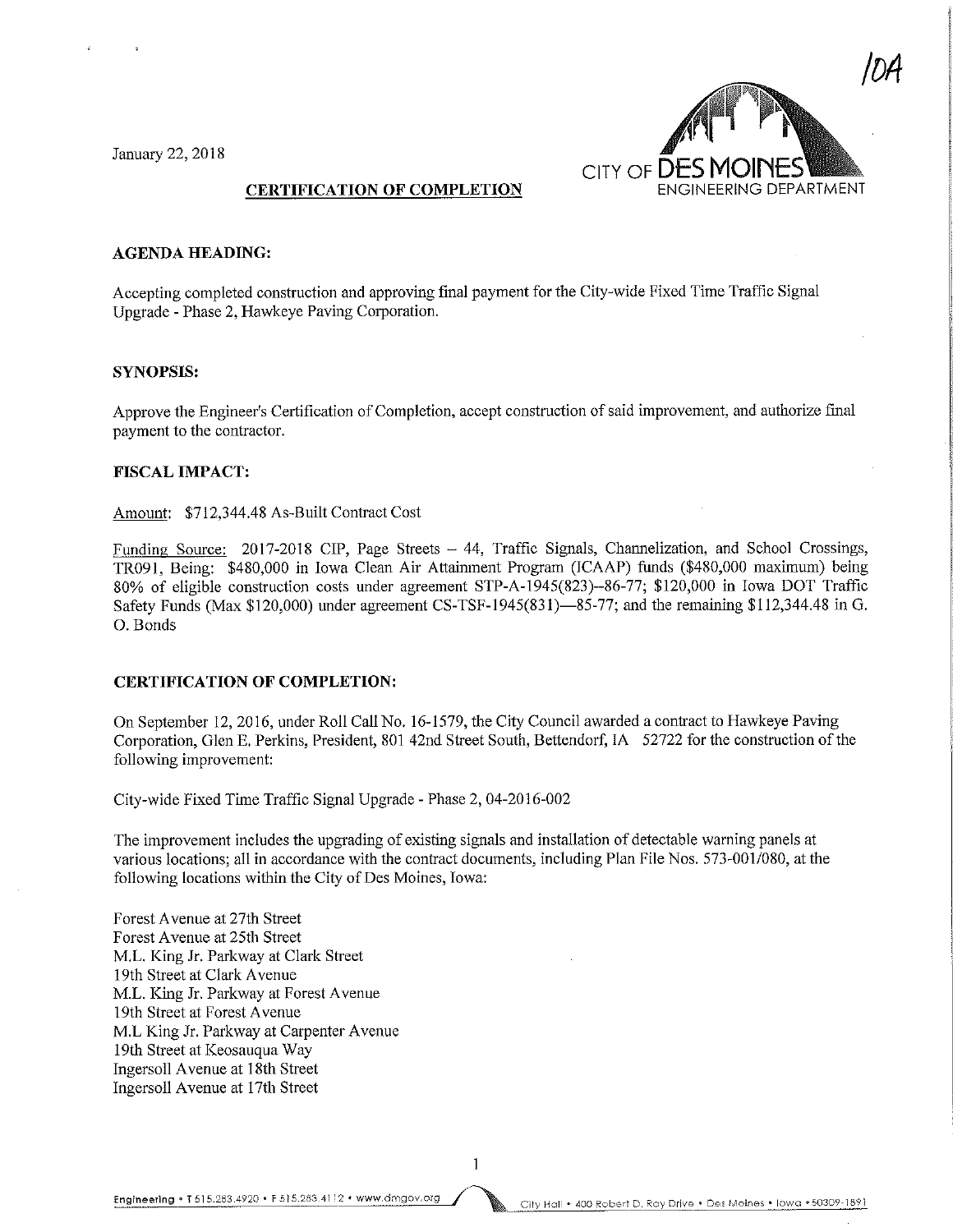6th Avenue at Holcomb Avenue 6th Avenue at Hickman Road 6th Avenue at College Avenue 6th Avenue at Forest Avenue Cherry Street at 9th Street Cherry Street at 8th Street E. 14th Street at Walker Street E. 15th Street at Walker Street E. 14th Street at E. Grand Avenue E. 15th Street at E. Grand Avenue E. 14th Street at E. Walnut Street E. 15th Street at E. Walnut Street E. 14th Street at E. Court Avenue Johnson Court at E. Court Avenue 6th Avenue at University Avenue

I hereby certify that the construction of said City-wide Fixed Time Traffic Signal Upgrade - Phase 2, Activity ID 04-2016-002, has been completed in substantial compliance with the terms of said contract, and I hereby recommend that the work be accepted. The work commenced on November 15, 2016, and was completed on January 8, 2018.

I further certify that \$712,344.48 is the total cost of said hnprovement, of which \$690,974.15 has been paid the Contractor and \$0.00 is now due and is hereby approved as final partial payment for the above project, the remaining balance of \$21,370.33 is to be paid at the end of thirty days, with funds retained for unresolved claims on file in accordance with Iowa Code Chapter 573. The amount of completed work is shown on the attached Estimate of Construction Completed.

Pilmela SCooksey Ro

Pamela S.Cooksey, P.E. Des Moines City Engineer

 $\overline{2}$